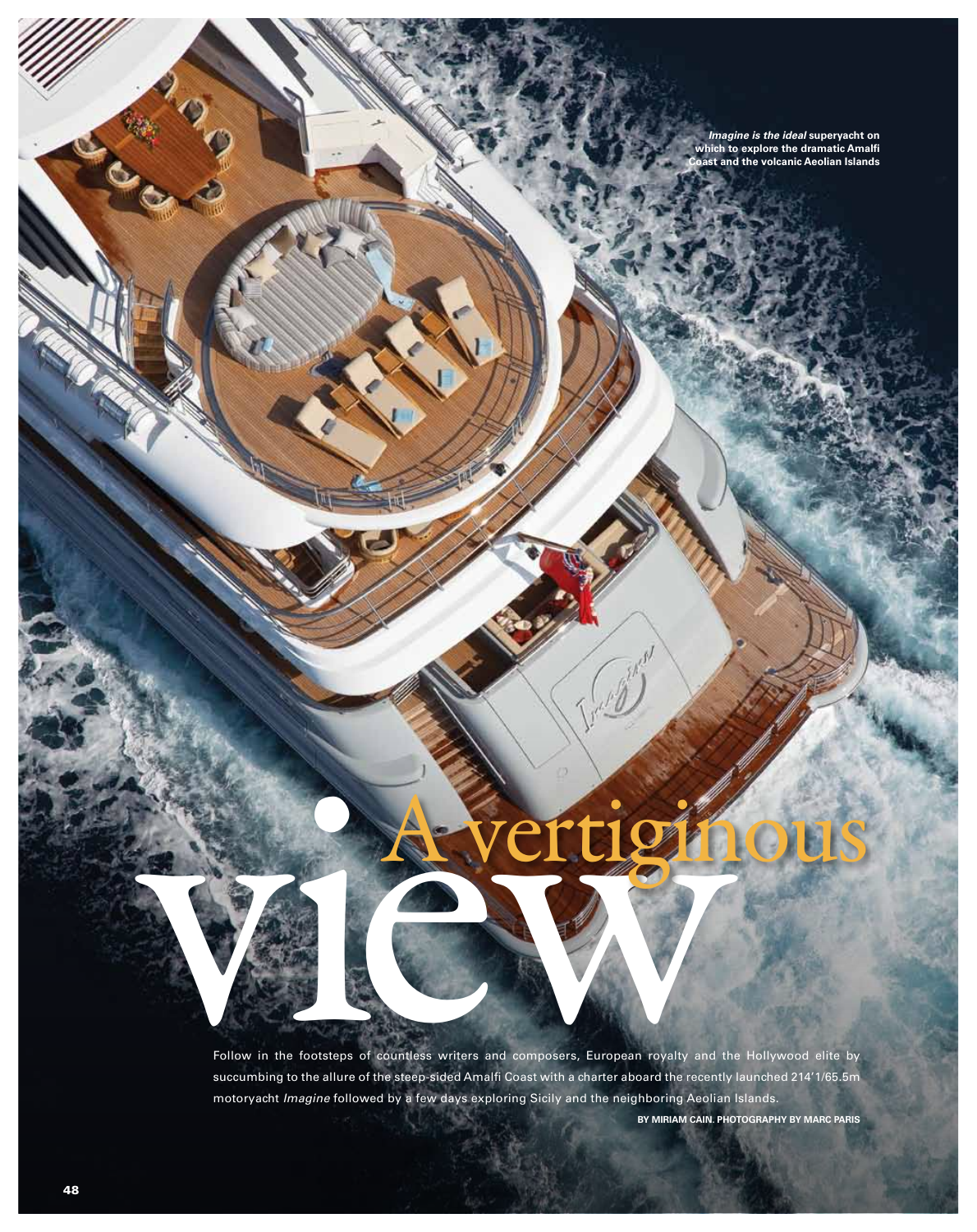Italy is known for its cuisine, its achingly beautiful scenery and Italians' appreciation for the finer things in life, known as 'la dolce vita'. Travelers have long been attracted to the country's glorious cultural and artistic heritage, and nowhere more so than along the Amalfi Coast, whose mainland and islands have quaint hidden churches, winding trails and beautiful secluded beaches only accessible by boat. Depending on where you cruise, you can enjoy world-famous restaurants, celebrity-studded beaches and designer boutiques all on the same day.

Further south, the seven Aeolian Islands have all the right credentials for an upmarket chill-out zone, while just below them at Italy's southernmost point, the rugged island of Sicily itself blends volcanoes, castles and beaches with striking cliffs.

# The Amalfi Coast

Trickling down the west coast of Italy, the Amalfi Coast has seen the birth of empires and cradled the growth of civilizations. Its rich culture and history is matched only by its beauty and tranquility; it is too steep to support much in the way of modern development and therefore remains relatively unspoilt.

Today it is famed for its vertiginous landscapes, gourmet food and picturesque shoreline, best discovered onboard the 65.5m new charter yacht *Imagine*. From the ancient ruins of Pompeii to the clear

Credit: Gino CiancCredit: Gino Ciano



blue waters of Capri, every inch of the Amalfi Coast is infused with the Italians' great passion for fine living and fabulous cuisine.

Step aboard *Imagine* in the bustling Bay of Naples and cruise across the bay to the volcanic island of Ischia. Floating in the Tyrrhenian Sea, just south-west of Naples, the island has been a Mediterranean holiday destination for aristocrats since Roman times. Known as 'the island of wellbeing', Ischia is famous for its thermal springs and therapeutic spas.

The neighboring dazzling island of Capri became famous in 1826 with the discovery of the iridescent Blue Grotto cave. Today the island is a victim of its own charms as visitors arrive in flocks throughout the peak summer months. Thankfully, aboard *Imagine* you can escape to secluded anchorages to the west of the island and return to the main town as the crowds depart late afternoon. It is then that the discreet glamor of Capri emerges.

Back on the mainland, step ashore to the highlights presented by the towns of Ravello, Sorrento, and Amalfi, the village of Positano and the ancient city of Pompeii. With innumerable Renaissance palaces, baroque masterpieces and Roman remains perched along a beautiful coast of rugged cliffs and sandy coves, a cruise along the sun-drenched shores of the Amalfi Coast will take you on a stimulating journey of Old World charm and five-star luxury.



## The yacht

*Imagine* is the first launch in the Limited Editions Amels 212 range and the largest of the Limited Editions line to be built by the renowned Dutch shipyard. Designed by Tim Heywood, with an interior by Andrew Winch, she features a centrally located glass elevator that provides access to unique areas including the 'wet feet' bar on her sun deck, or the large beach club area on the extended swim platform where guests can experience the vast range of beach toys and watersports equipment.

The outdoor spaces offer a variety of alfresco dining and relaxing opportunities. The sun deck area has ample area for sun loungers, a large swimming pool with Jacuzzi, jet stream, mini-beach area, and the wet feet bar. For the active guests there is also a sky gym with adjoining steam room on the sun deck.

## Specifications

**Length |** 214'1/65.5m **Beam |** 38'11/11.88m **Draft |** 12'7/3.85m **Builder |** Amels **Interior Designer | Andrew Winch Design Year |** 2011 **Staterooms | Seven Guests | 14 (12 when cruising) Crew |** 15 **Cruising speed |** 14 knots **Charter grounds |** Summer, western and eastern Mediterranean **Rate |** From €465,000 per week low season and €530,000 per week high season **Accommodation | Guest accommodation includes** a master suite on the main deck, two VIP staterooms on the upper deck, and four guest cabins on the lower deck, comprising two doubles and two twins which can be configured as twin or double suites. **Contact |** Fraser Yachts, +377 93 100 490,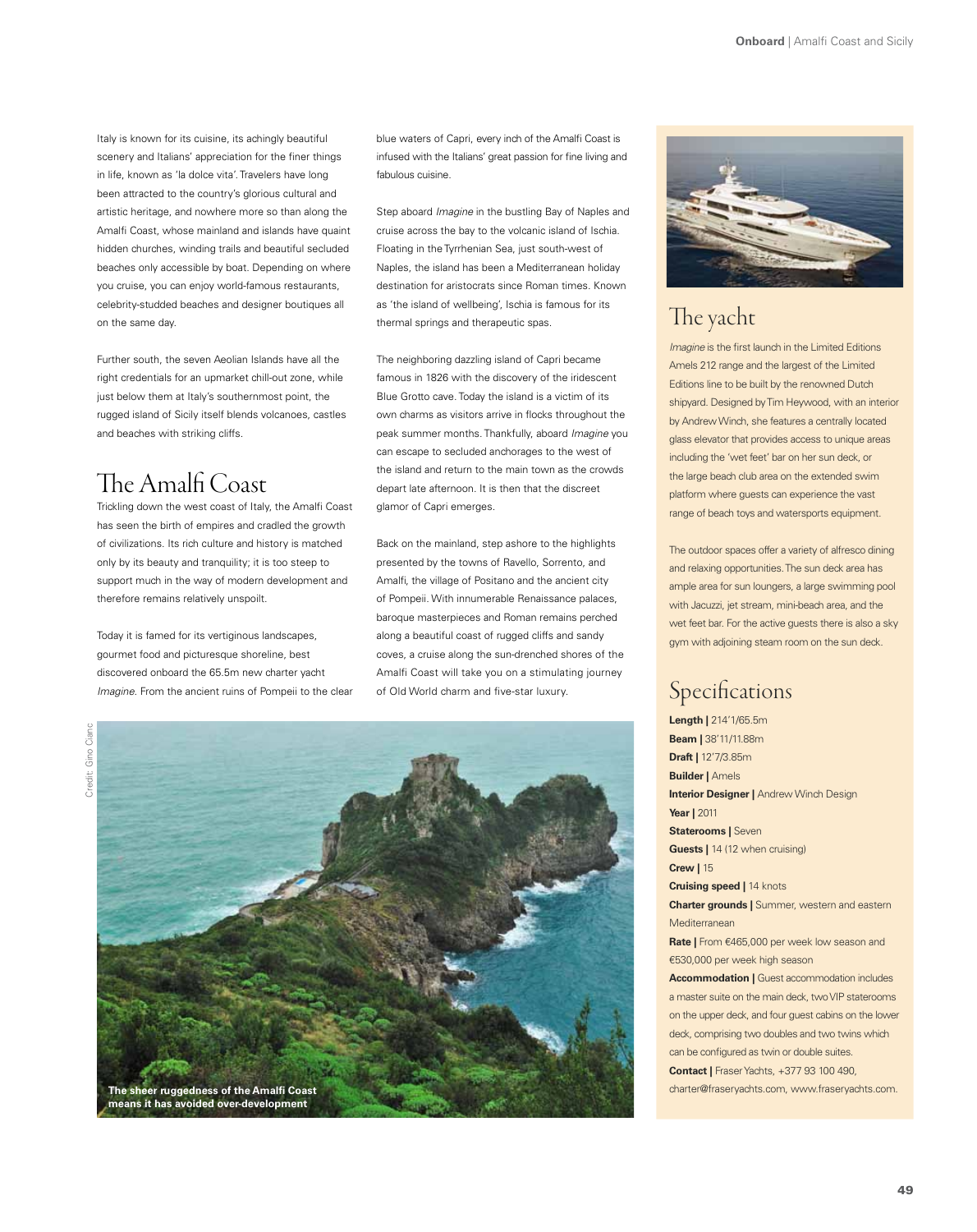

## Itinerary: Naples to Amalfi **Day 1: Naples to Ischia (16 nautical miles)**

Watch the beguiling landscape of Naples and the surrounding area, scattered with relics of bygone empires, fade into the distance as you cruise across the Bay of Naples to the island of Ischia. The island was first stumbled upon by the Greeks in around 770BC and it is believed that volcanic eruptions forced them, and later Roman settlers, to flee. However, despite its volatile temperament, visitors are still attracted to the therapeutic benefits of the island's thermal waters and volcanic mud, ironically the by-products of the lethal eruptions.

Today, one of the best places to sample the experience in the lap of luxury is at La Terme della Regina Isabella, the spa linked to the L'Albergo della Regina Isabella hotel. The spa bases many of its treatments around the mud gathered from the island's caves, which is rich in therapeutic minerals. *Contact spa manager Costanza Popolano, +39 081 994 322.*

To go a step further and experience the thermal springs in their natural, unrefined environment, head to the south of the island. Located near to the fishing town of Sant'Angelo, Ischia's famous beach Maronti puffs out little gusts of steam at the Cavuscura spa, where you can lie in pools of thermal water carved out of rock.

Aside from its spa appeal, Ischia has many other attractions. One of its most impressive landmarks is the Castello Aragonese. This historical monument occupies what was originally a piece of rock floating apart from the main island. Built by Gerone of Siracusa, the fortress was joined to Ischia by a stone bridge and fortified against invaders in the 15th century by Alfonso of Aragon.

The stunning gardens of La Mortella are another famous landmark. Designed for the late English composer Sir William Walton, the gardens abound with all manner of tropical and Mediterranean plants that thrive in fertile, volcanic soil. Time your visit right and you may catch one of the many musical concerts that La Mortella hosts in its garden amphitheatre. *Contact Alessandro Mattera, +39 081 986 220.* 

#### **Recommended restaurants**

It is perhaps not surprising, given its Italian roots, that Ischia has fantastic cuisine, the best of which are the local seafood dishes and the island's famous rabbit delicacies. The bustling port is always alive with dozens of restaurants, bars and shops ensuring a steady buzz of activity. To dine with the best view and atmosphere, go to the Neptunus restaurant overlooking the stunning village of Sant'Angelo. *Contact restaurant proprietor Jacob Giuseppe, +39 081 999 702.*

For evening entertainment, try La Tavernetta Del Pirata, also in Sant'Angelo. This bustling waterfront bar on the village square gives a real flavor of the island and is a great place to people-watch.

#### **Day 2: Ischia to Capri (18 nautical miles)**

Cruise south-east to join the 'It' crowd on Capri, the original Italian island retreat. A favored holiday spot since Roman times, the island was the former home of Emperor Tiberius. Its reputation as one of the world's first tourist destinations is thanks to the famous Blue Grotto cave, but today the island is sadly overrun with day-trippers during the peak summer season. Fortunately, aboard *Imagine* you can escape the crowds of day visitors by discovering the small islands off the west coast during the day when it is busy and then make your return to the main village of Capri during the late afternoon as the hordes return to the mainland. The island is also home to many local shops of the Italian fashion houses, including Dolce & Gabbana and Roberto Cavalli. La Parisienne is the best place for Capri pants – you can purchase a made-to-measure pair and have them to wear the next day.

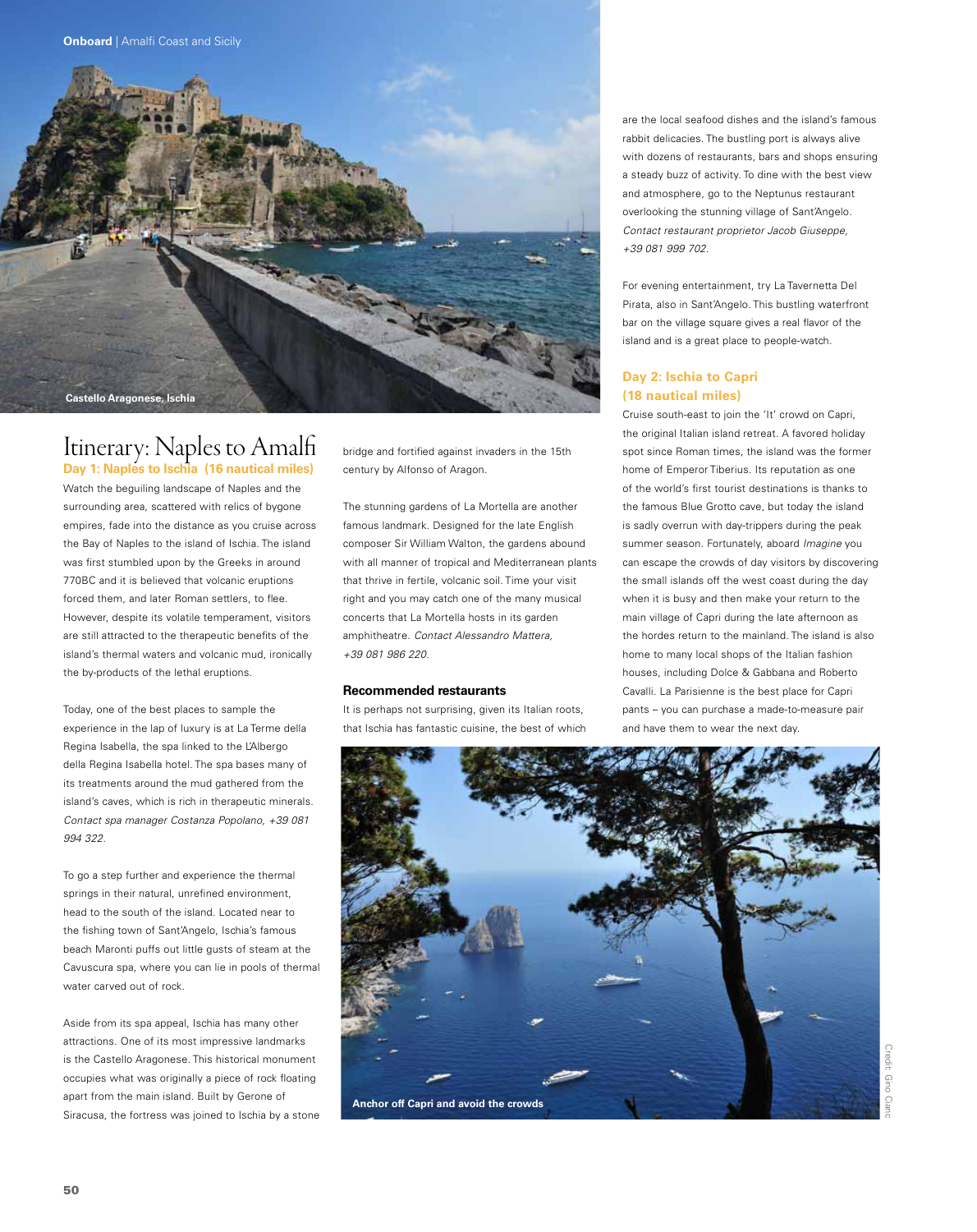Explore the island's iridescent Blue Grotto with its world-famous blue water and enchanting silvery light. The spectacular cave is illuminated with cobalt blue at certain times of the day when the sunlight passes through an underwater cavity and creates a reflection. Go for a swim during the late afternoon when the tourist boats have gone and you can have it all to yourself.

The village of Anacapri sits majestically above Capri on Monte Cappello, some 500 metres above sea level. Take the funicular up to the village to visit the paradisiacal gardens of Villa San Michele. Alternatively, take the chairlift up to the top of Monte Solaro to experience a staggering sunset over the island and the Gulf of Naples. On a clear day you can also see Mount Vesuvius.

#### **Recommended restaurants**

Take an aperitif in the early evening on the Piazzetta, Anacapri, before dinner at Quisi at the Grand Hotel Quisisana, an A-list favourite since the 1930s. *Contact restaurant manager Luca D'Angelo, +39 081 837 0788.* Alternatively, La Capannina is a highly recommended restaurant for superb local pasta dishes and is located just off the Piazzetta di Capri. *Contact restaurant manager Antonio Deangelis, +39 081 837 0732.*

The Hotel Ristorante Quattro Passi, located between the town of Nerano and Marina del Cantone, serves exceptional dishes rooted in local tradition and reinterpreted by chef Tonino Mellino. *Contact Restaurant Proprietors Tonino and Rita Mellino +39 081 808 2800.*

#### **Day 3: Capri to Ravello (9 nautical miles)**

Cruise back across the bay to the mainland and the picturesque hilltop town of Ravello, which sits like a terrace over the sea. There are no beaches here but the gardens make up for their absence, and have inspired many masterpieces, most famously D.H. Lawrence's novel Lady Chatterley's Lover.

Visit the gardens of the medieval Villa Cimbrone building, which are said to be Italy's most romantic and feature the well-named Terrace of Infinity. Stroll down the wisteria-clad Avenue of the Immensity, to the Belvedere of Infinity – a sheer drop of 4,000 meters beneath busts of emperors. Another inspiring garden can be found at the 13th-century Villa Rufolo. During the summer the gardens here are a stage for a festival in honor of Wagner who recreated its grounds as Klingsor's magic gardens of seduction in his opera Parsifal.

#### **Recommended restaurants**

Cumpa Cosimo is one of the only restaurants that doesn't have fish on the menu – a rarity in these parts. This bustling trattoria is not far from the Duomo in Ravello. *Contact restaurant manager Netta Bottone, +39 089 857 156.* For a slightly more refined affair in a converted 12th-century palazzo, the two Michelin-starred restaurant Rossellini's at the Palazzo Sasso Hotel serves a menu of relatively simple dishes reinvented with new ingredients. *Contact restaurant manager Donato Marzolla, + 39 089 818 181.*

#### **Day 4: Ravello to Pompeii**

Venture inland from Ravello to the ancient city of Pompeii, where you can discover a real-life history thrill: a city that was only rediscovered 1,600 years after being buried under volcanic ash from the eruption of Vesuvius in AD79. Much of our knowledge of the Roman Empire and their way of life comes from Pompeii. As you wander in and out of people's houses and sit in the amphitheatre you will be transported back to the remarkable

civilization. *Contact tour guide Gaetano Manfredi, +39 338 725 5620.* 

#### **Day 5: Ravello to Sorrento (11 nautical miles)**

Dramatically perched on cliffs, the town of Sorrento was fortunately far enough from Vesuvius to survive the volcanic eruption that buried Pompeii. Well-to-do northern Europeans of the 19th century making their 'Grand Tour' came here from Naples to escape the hustle and bustle, attracted by the calm atmosphere of the town. Step ashore as they did and climb to the cliff-top terraced walkways of the Museo Correale di Terranova for more spectacular views over the Bay of Naples.

#### **Recommended restaurants**

Make reservations at Excelsior Vittoria's 'Bosuet' terrace and bar. The guestbook boasts the likes of Richard Strauss, the Prince of Wales who returned as Edward VII, and Sophia Loren, among many other famous names. *Contact Restaurant Manager Giacomo Maresca, +39 081 877 7111.*

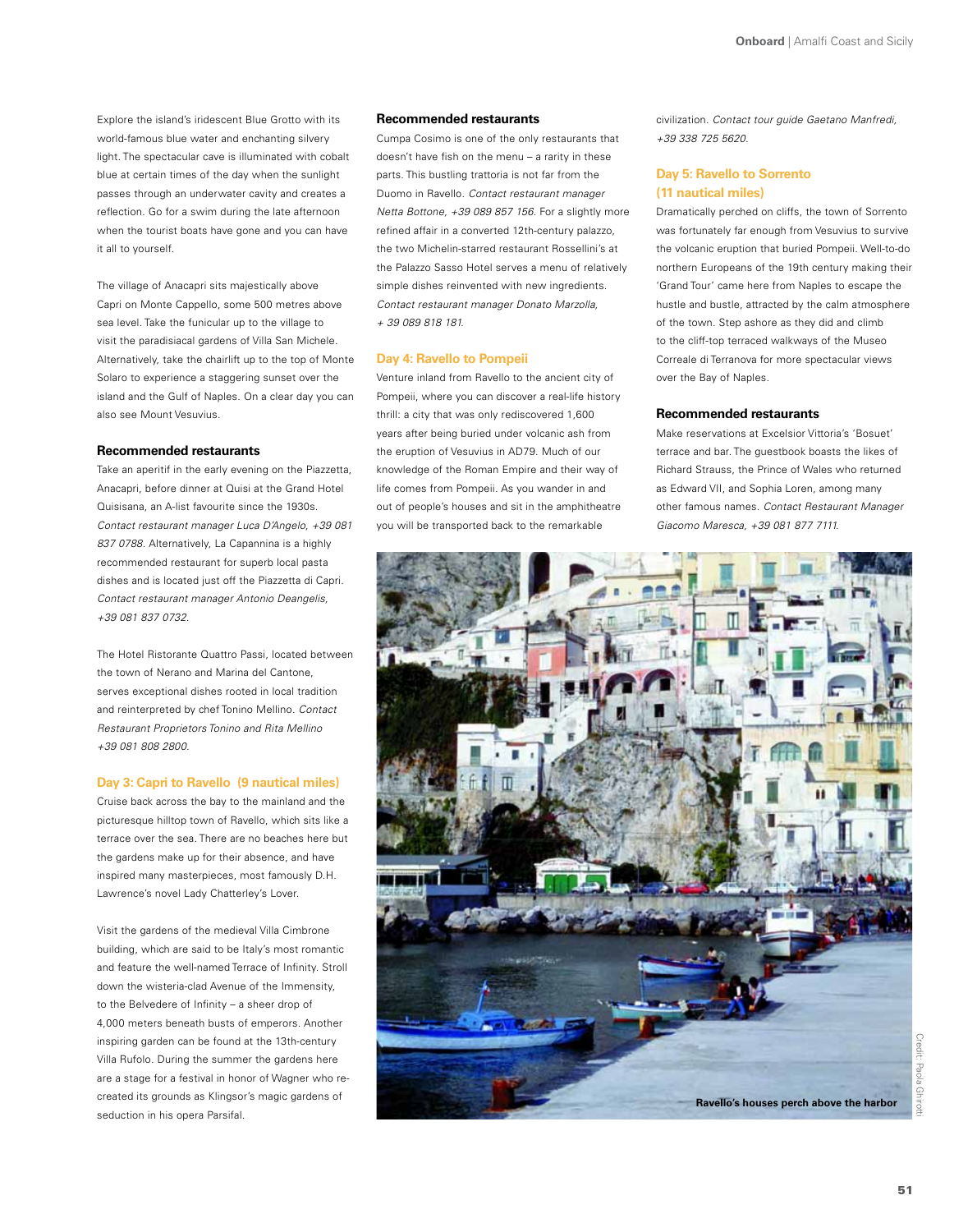



#### **Day 6: Sorrento to Positano (17 nautical miles)**

Cruise across the Gulf of Salerno to the charming town of Positano, where the town's pastel houses hug steep rock and spill almost vertically over the terraced mountain. The colors and seascapes have inspired many famous artists throughout the centuries including Pablo Picasso. The town rivaled Capri for jet-set glamour at the peak of the 'dolce vita' era and today it is still popular, although it doesn't have the day-tripper tourists thanks to the mayor's ruling to minimize noise pollution. Enjoy an afternoon of watersports anchored at one of the off-lying islets, known as Li Galli, where, according to Homer, the Sirens lived, or cruise to the Grotta delle Matera and the pretty cove Marina di Crapolla, where there are Roman villa ruins on the beach.

Take the tender ashore to Marina Grande, in the heart of Positano, where the fishermen haul their boats up on to the beach. Positano is blessed with four beaches, and although the sand is grey, the views are idyllic and the water clear. Take the steep steps up to the local designer showrooms and elegant boutiques before having an aperitif on the terrace of Le Sirenuse from where you can admire *Imagine* in the harbor below.

#### **Recommended restaurants**

The Taverna del Capitano is one of the best restaurants on the coast and serves fresh seafood dishes. *Contact restaurant manager Mariella Caputo, +39 081 808 1028.*

Just outside of Positano, on Amalfi Drive, the Hotel Santa Caterina is the perfect place to take the tender ashore to dine at the sea-level Al Mare, or inside at The Santa Caterina. Pizza and focaccia cooked in open ovens are treats not to be missed, while the wine list has wonderful vintages from every region of Italy. *Contact Francesco Giuseppe, +39 089 871 012.*

#### **Day 7: Positano to Amalfi (10 nautical miles)**

The traditional fishing town of Amalfi is no larger in size than neighboring Positano and Ravello but the whole coastline was named after it because of its past glories as a maritime state. The small and picturesque town was once a maritime republic rivaling great cities such as Pisa, Genoa and Venice but was destroyed by an earthquake in 1143. Amalfi then became a pretty fishing village until it was rediscovered as a tourist destination by travelers in the 19th century.

Credit: Paola Ghirotti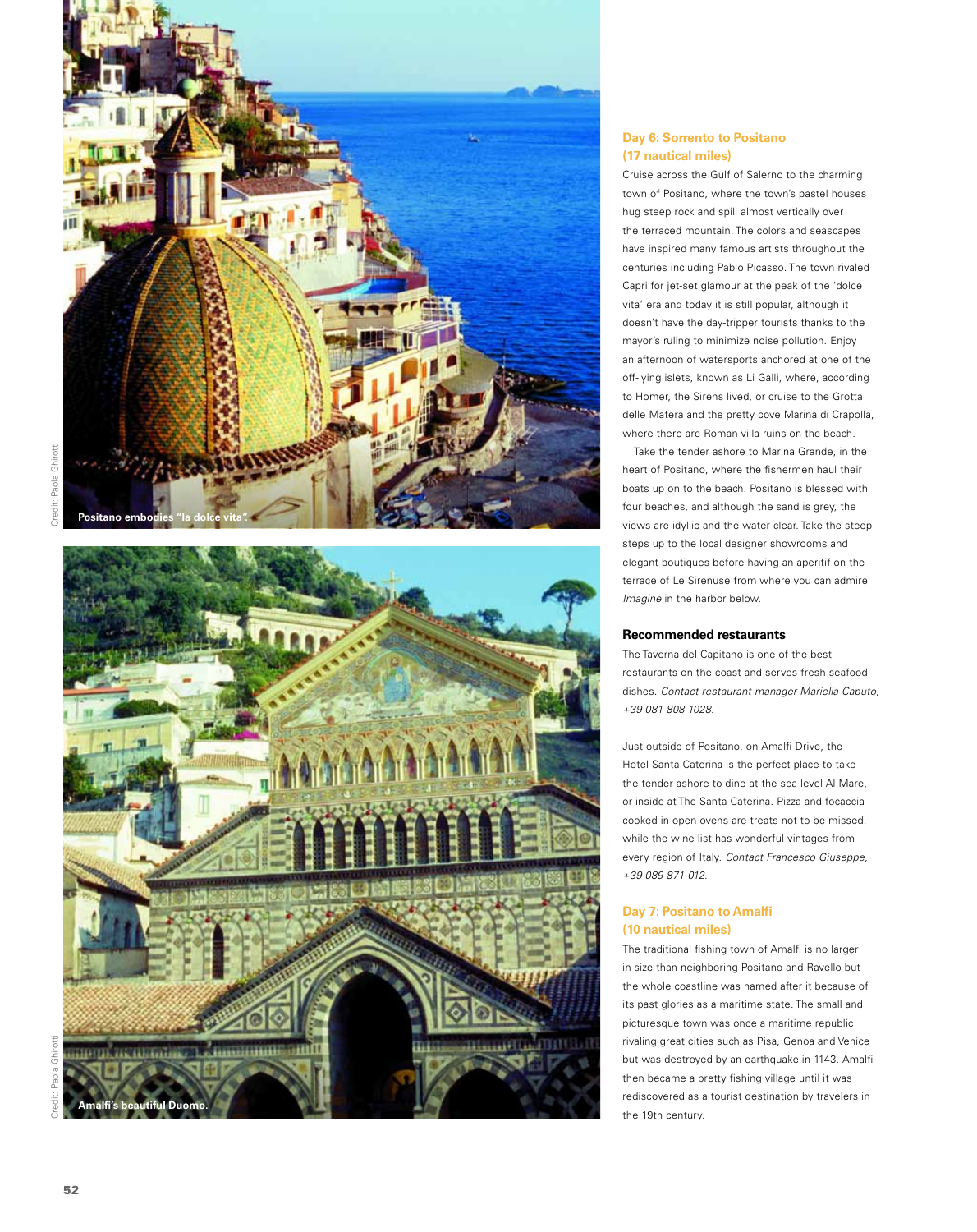At its center is the Piazza Duomo cathedral, which overlooks the stunning coastline below. Most of the cathedral's prize pieces are displayed in the Cappella del Crocefisso. Amalfi's central square, Piazza Flavio Gioia, commemorates the inventor of the compass as Amalfi's mariners were the first in Europe to use the properties of magnetism for navigation and provide material for the first nautical charts of the Middle Ages. Explore the ancient town before retiring for an overnight crossing towards the Aeolian Islands (approximately 100 nautical miles).

## The Aeolian Islands

Created by volcanoes, two of which are still active, the Aeolian Island archipelago has been inhabited since the fifth millennium BC. The islands have the air of a place where time has stood still combined with a glittering nightlife that attracts the Italian jet set.

### **Itinerary Day 1: Stromboli to Panarea (30 nautical miles)**

Awake in the morning anchored far off the active volcanic island of Stromboli. The volcano has been in a state of near-continuous eruption for 2,000 years and it is impossible to anchor close to the island as the volcanic core shelves deeply. Characterized by its black volcanic sand, the island has many bays that are ideal for experiencing the watersports equipment aboard *Imagine*. Stromboli is best observed at sunset from the



decks of the yacht, so in the early evenings set sail for the most fashionable of the Aeolian islands, Panarea.

#### **Recommended restaurants**

Join the Milanese yachting crowd with an aperitif at Da Pina resort's Ristorante Calajunco, just above the harbor before moving on to the restaurant on the waterfront at the Hotel Raya. The restaurant serves Panarea's best and most expensive cuisine. At night, Raya's terraces fill up and become a nightclub to all the A-list on the island. *Contact General Manager Anna Cali, +39 090 983 013.*

#### **Day 2: Panarea to Vulcano to Lipari (20 nautical miles)**

After a peaceful night's anchorage, cruise to Panarea's offshore islands and anchor off the impressive Basiluzzo. Cruise to the black sand beaches on the northern tip of Vulcano for a long lunch of pasta and fresh fish at the Trattoria Maniaci Pino. Spend the afternoon exploring the sulphur baths or take a leisurely, two-hour walk from the port to the top of the volcanic cone for the best volcanic viewing in the Aeolians. From the top you can peer down into the core of the volcano and across to the other islands in the Aeolian chain. Cruise to the

**Hotel Raya's terrace bar is a nightclub for the A-list**

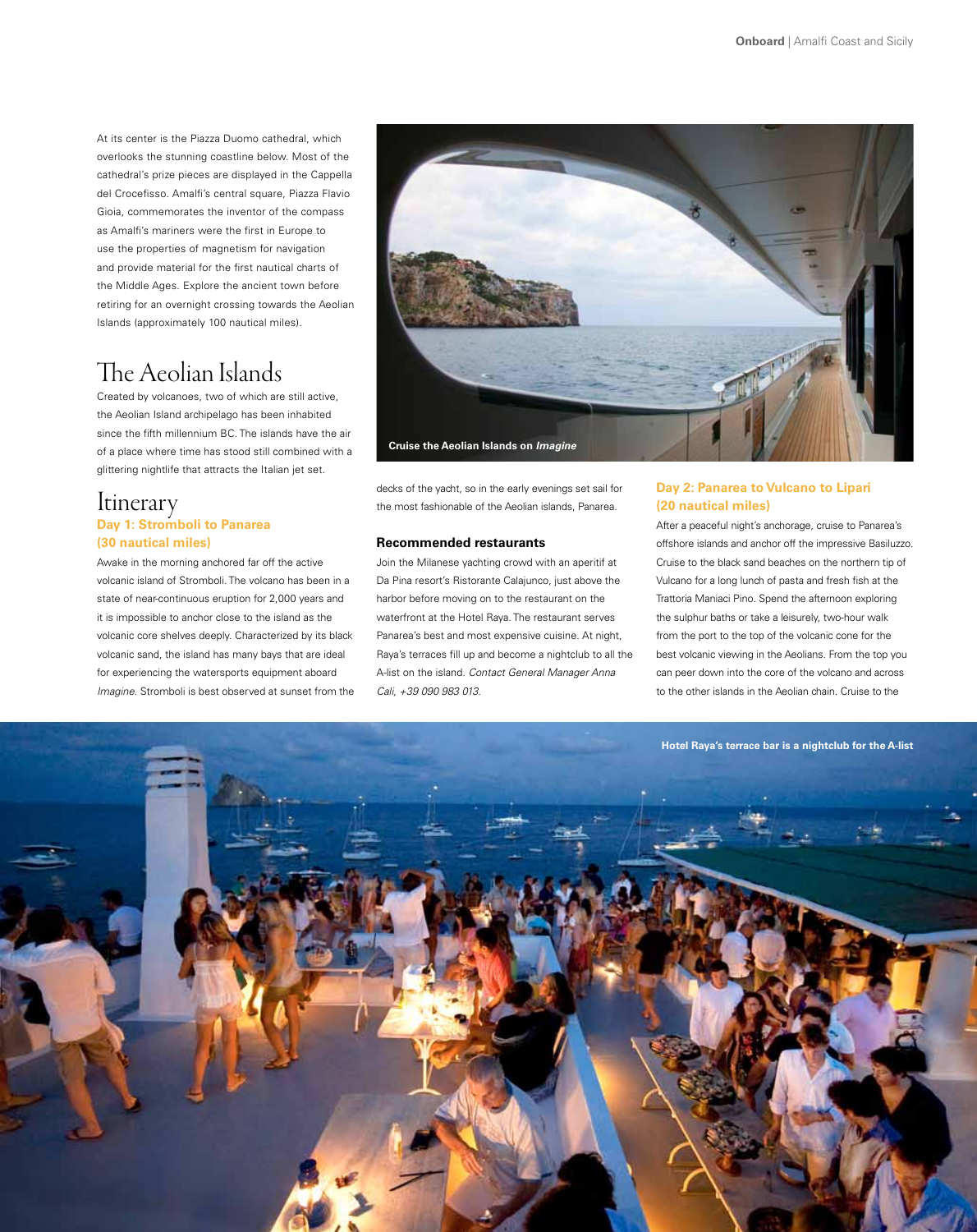

# Amels and Imagine

Established in 1918 in Holland, Amels became a leading player in superyacht building in the early 1980s and has since launched 38 custom superyachts of the highest standards. Today's modern facilities, located on the North Sea, can accommodate six yachts in various production stages, with adjoining areas for on-site subcontractors. Amels shares the yard with the 135-year-old Royal Schelde Shipyard and fabricates larger hulls at their nearby Naval Shipyard. *Imagine* is the first of its Limited Editions 212 models. The Limited Editions are built on the best platforms by experts applying the same standards, methods, technology and materials as Amels custom yachts. With Limited Editions, clients have extensive options for personalization to create a unique superyacht.

largest island in the chain, Lipari. Step ashore to discover some of Lipari's most notable buildings including an 11thcentury cathedral, impressive castles and a 16th-century Spanish fort.

#### **Recommended restaurants**

For some of the freshest seafood in Italy and a stunning seafront setting, go to Trattoria Maniaci Pino, Vulcano. Try the speciality of spaghetti with nero di sepia (cuttlefish ink).

#### **Day 3: Lipari to Taormina, Sicily (67 nautical miles)**

Awaken for your final cruise through the Messina Straits and the fleets of swordfishing boats to Taormina, the Monte Carlo of Sicily.

## **Sicily**

 The largest island in the Mediterranean Sea, Sicily throws together ancient Greek, Roman, Norman, Arabic, German, French and Italian influences in its pastoral landscapes and coastal cities. A bastion of ancient glory, this is where Homer set much of his Odyssey, where Archimedes espoused his scientific genius and where some of the most significant Greek gods made their home. Step ashore and marvel at the finest surviving Doric temples and theaters in the entire ancient Greek world. Saunter along wide roads, opening onto vast

piazzas, and discover one minute a crumbling Gothic church, the next minute an elegant boutique lined with the latest designer collections.

#### **Be sure to discover the following…**

• Towering 250 meters above the stunning coastline, Taormina is one of Sicily's most famous hilltop towns. It is one of the smartest and most exclusive small towns in Italy, so why not stroll past (and perhaps into) the boutiques and restaurants?